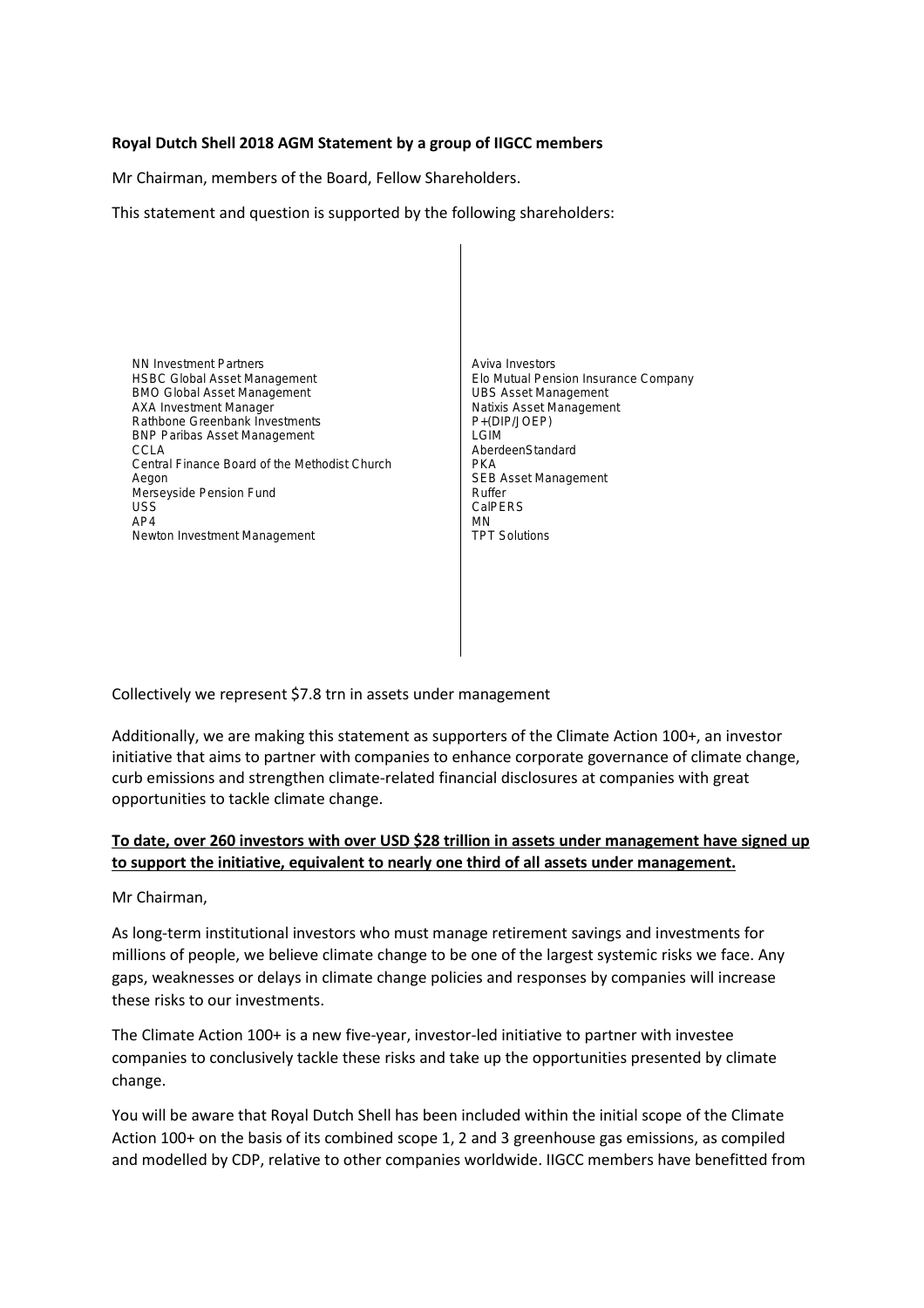a long standing engagement on climate change with the Board, and the IIGCC is now working to implement the European Engagement programme under the Climate Action 100+

Mr Chairman, at the 2015 AGM, over 98% of shareholders backed calls for enhanced reporting from the company on the risks that climate change poses to the business. It was the opinion of many shareholders that the success of this resolution provided a sufficient framework for the company to provide more robust evidence of its efforts to address the effects climate change could have on the value of the company. We note that subsequent shareholder resolutions on climate change have failed to gain significant support.

At last year's AGM, we outlined broad and robust support for target setting on climate matters among investors, notwithstanding the inability of many to support the shareholder resolution. We asked the company to commit to setting a public group-wide emissions target on its direct emissions and also to clarify how it takes into account of emissions from the use of its products in ensuring that its strategy is sufficiently flexible to adjust to lower carbon scenarios.

Having posed this challenge, we were greatly encouraged by the announcement made by the company in November 2017 that it will seek to reduce the Net Carbon Footprint of its energy products by around 20% by 2035, and to deliver cuts consistent with societal ambition (currently embodied in the Paris Agreement) by 2050.

Mr Chairman, this move is genuinely innovative and sector leading. It is clear that companies like Shell must take their share of responsibility for the impacts of their products, and we acknowledge the truly pioneering step taken by management to set reduction ambitions not just in its operations, but through the final use of its products. We congratulate the board and the management team for taking this step not merely because targets are useful tools – but more importantly as it sets out the broad parameters of a long term sustainable business model through which the company can survive the energy transition. The leadership demonstrated is to be congratulated.

We note the presence of a shareholder resolution on the topic of targets once again this year. Whilst some investors have decided to support the resolution, others consider that the company's ambition to be more progressive and having potential to catalyse a radical shift in target setting across its peer group.

However, investors would greatly value increased clarity regarding two elements of the 'Net Carbon Footprint' ambition in particular. First, a major question exists around the company's stated desire for its NCF to 'track societal ambition'. The challenge of climate change remains imminent and severe. Whilst societal ambition embodied in the Paris Agreement provided a vital foundation for coordinated global action, without further refinement and improved target setting at a national level, the world will run perilously close to its carbon budget.

Therefore Mr Chairman, whilst the Board has our support in the implementation of the NCF tool, we ask that the company commit to influencing and pushing societal ambition - not merely tracking it.

Further, we note that for some investors the choice of language was significant. Whilst the Board has chosen a framing for the NCF to be an 'ambition', there are those investors who prefer the arguably more concrete request for a 'target' in the shareholder resolutions. Although the reasons for choosing the looser framing of an 'ambition' out to 2030 are noted, the investors supporting this statement are clear that firm targets to which the company is accountable in the public sphere are necessary and desired. It is widely understood by all stakeholders that long-term targets are subject